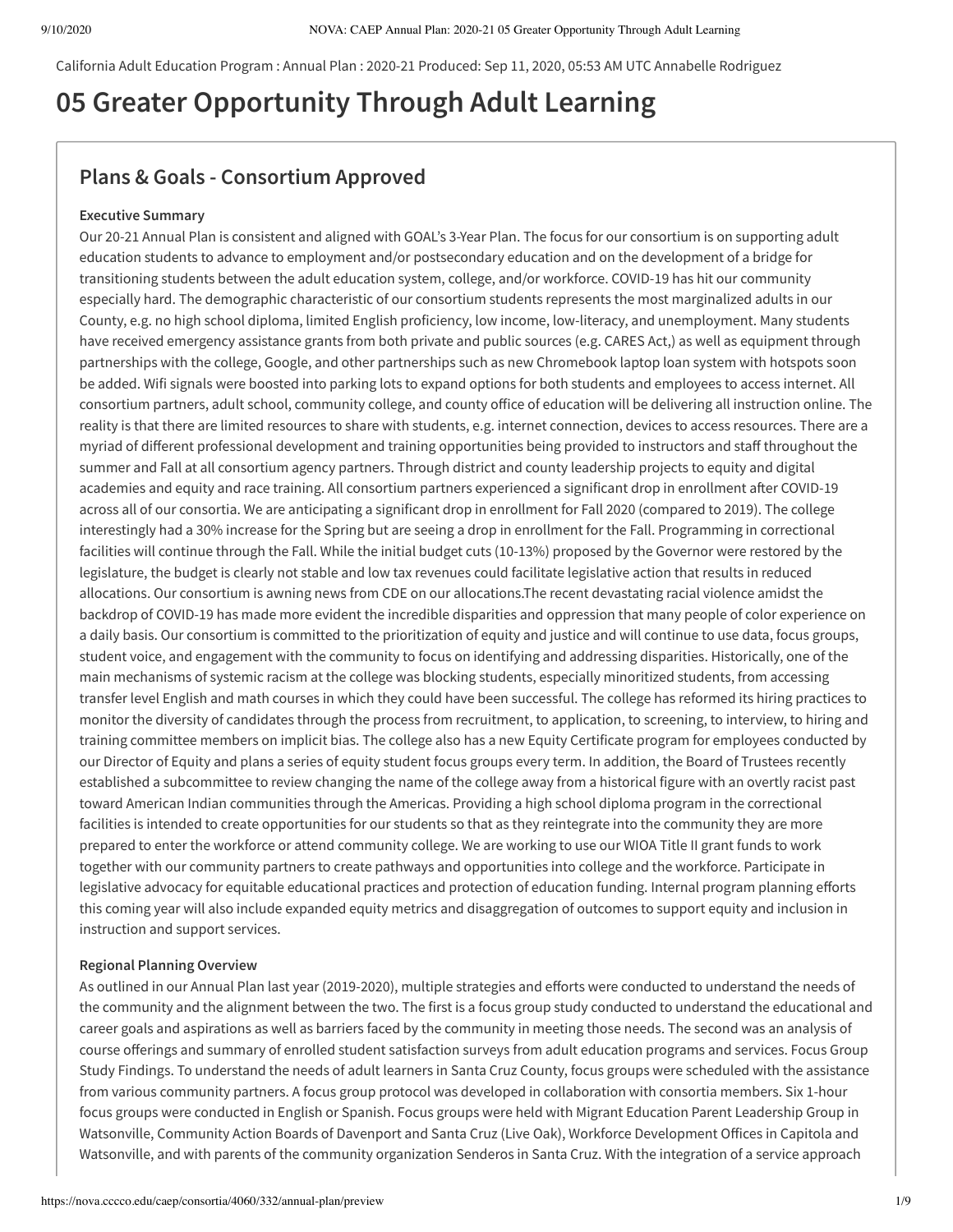that provides adult education concurrently and contextually with workforce preparation activities are advancing workforce training in indemand occupational clusters that lead to employment with family-sustaining wages. CTE courses that utilize contextualized instructional strategies such as Integrated Education and Training (IET) models will continue to be piloted and implemented in our consortium. Our consortium intends to accelerate learning and produce college and workforce-ready graduates. CTE courses utilizing accelerated IET curriculum such as IBEST and IELCE models will continue to be piloted and implemented in our consortium. To support career pathways consortium members will develop career ladders within the adult school that transition to community college or workforce. Since the COVID-19 pandemic, our student demographics may change as we are only offering distance learning, however the needs of our county remain. And we may very well be adjusting how we deliver distance learning instruction so that we can re-capture our former enrollment levels. To that end, our plans remain steadfast; the GOAL consortium will: Continue its development of shorter courses and stackable certificates with workforce skill preparationUse of common assessment, and contextualized instruction and lesson planning with clear transition pathwaysWASCAE has implemented IET courses especially designed for ESL learners who want to further develop their English literacy and communication skills through learning the context of job skillsCabrillo College and Career Advancement Charter/SCCOE will explore effective IET/VESL coursesConsortium members will align their CTE and ESL curriculum for acceleration and seamless transitionWASCAE focuses basic skills instruction contextualized (IET/IELCE) for a specific occupation or cluster of occupations within an industry or field Cabrillo College and Career Advancement Charter/SCCOE will work together to identify CASAS adult literacy levels and workforce preparation necessary to successfully transition into and complete postsecondary education or training across all consortium member institutions. WASCAE continues to model this practice.The Career Advancement Charter is developing and implementing ESL courses at identified sites that are designed to support English learners with the completion of their high school diploma and job skills trainings that lead to career training readinessProvide instructional support to students to aid in the transition into post secondary and/or job training opportunities with academic successThrough meaningful engagement WASCAE, Cabrillo, and SCCOE instructors will share curriculum, analyze literacy levels and needs of students and develop aligned program curriculum and plansDevelop and implement a writing rubric to agree on writing skill levels; reach consensus on what specific skills constitute the various NRS levels 1-6Improve data integrity and documenting outcomes utilizing Community Pro and dedicate resources/staffing to maintain of longitudinal tracking and warm handoff referral systemDevelop consortium wide strategic grassroots and multi-approach outreach and communication campaign to increase adult education community awareness including vertical alignment and what they mean to the broader communityImplementation of PD around the following: Adult learning theory, CASAS Assessment, Growth Mindset, Culturally Responsive TeachingImplementing ATB across GOAL consortium:Develop work teams for the design of a Student Support Continuum plan: 1) Transition Specialists team (monthly)2) Guidance team comprised of Counselors (quarterly)3) Admin/sta team (monthly)

## **Meeting Regional Needs**

## **Regional Need #1**

## **Gaps in Service / Regional Needs**

The GOAL Consortium is strengthening and expanding specific bridge classes from Adult Education to Community College. We are launching two new IBEST classes co-taught by Adult Education and Community College teachers focused on career pathways in Early Childhood Education and Personal Care Assistant which also align with the Adult School's WIOA Integrated English Literacy and Civics Education (IELCE) Plan. Adult English language learners face significant barriers in attaining necessary literacy skills that include restrictive work schedules, low wages, and the need for childcare. These students need flexible evening programs with wrap-around support. Day labor worker centers that were surveyed expressed high interest in having both ESL and Construction job literacy training classes in the evening. GOAL's 3 Year Planning, conversations, focus groups as well as Community Action Board of Santa Cruz county in partnership with the GOAL Consortium, conducted a year long county wide study of adult learners Conclusions of Board members from interacting with key agencies, results of contracted services from Pedroso Consulting, students, and community members; low numbers of students transitioning from adult schools to college. Lack of established structures for outreach and transition support among member entities. Our consortium is now creating opportunities for counselors to meet on a regular basis and to develop common messaging, tools and materials. Surveying increased awareness of GOAL initiatives; increased # of students enrolled in aligned pathways (ESL, CTE); increased knowledge of on and off ramps between education and career pathways; consistency of messaging through marketing by all consortia members; at least one collaborative (AE/CC) community event promoting educational opportunities for adults and bridges to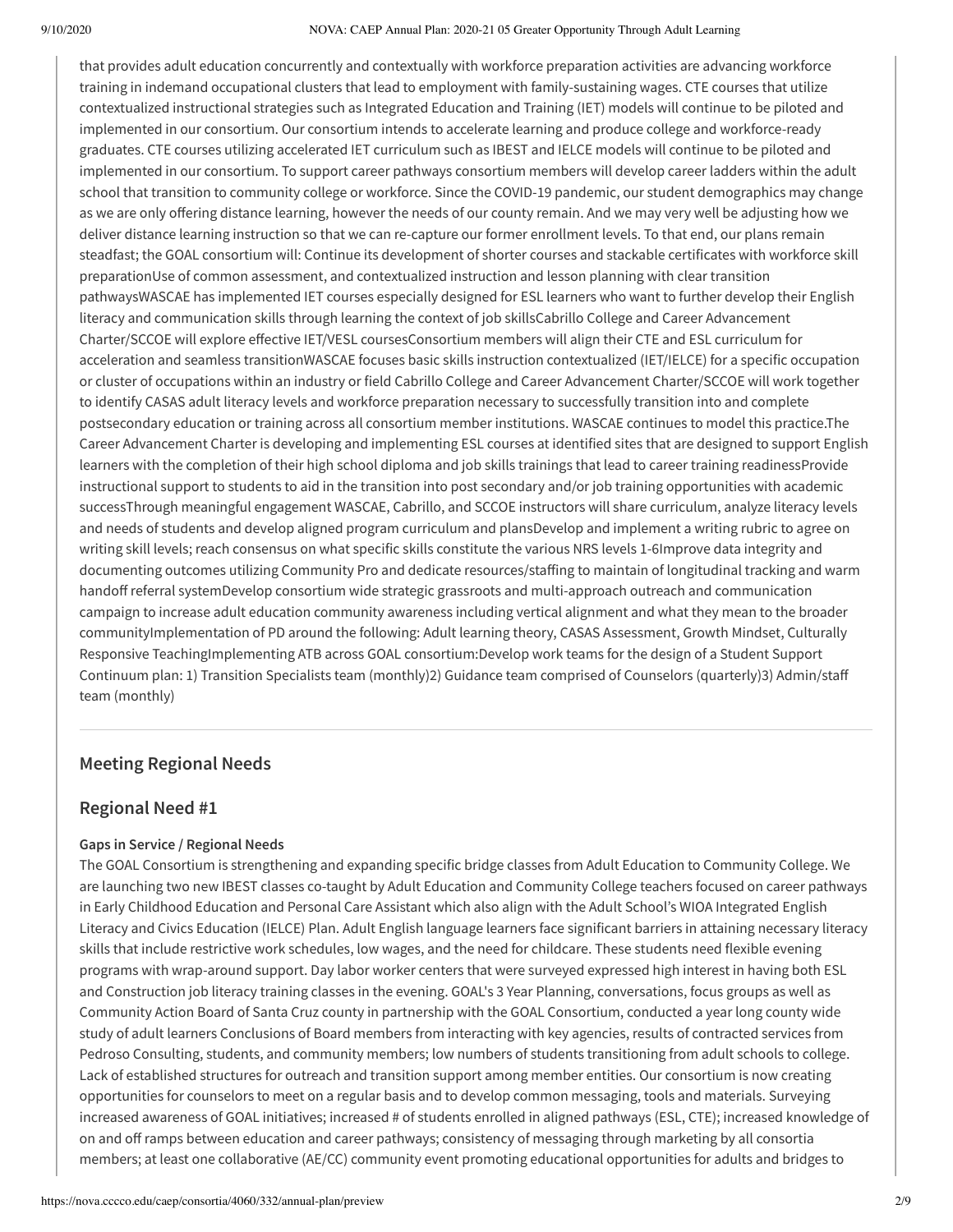community college, job training, and employment. Partner with existing counselor conference to add specific breakout sessions for consortia member counselors and transition specialists. Students will graduate from high school with increased math and English proficiency, improved job skills literacy, and greater post secondary opportunities as measured by achievement data, CASAS pre and post testing, Community Pro transition to Cabrillo data. Graduation rates, community college enrollment.

### **How do you know? What resources did you use to identify these gaps?**

Adult SchoolIn 2018-19 58 students were awarded Diploma, GED or High School Equivalency. Thirty students earned one of these rewards in 2019-20. In 2018-19 68% of award recipients were Latino and 17% were White. The percent of Latino students dropped significantly in the 2019-20 year to 42% with White awards increasing to 41%.In 2018-19 1,722 students were awarded a degree or certificate and 1,695 students earned one of these rewards in 2019-20. In 2018-19 48% of award recipients were Latino and 42% were White. and in 2019-20 we saw Latino at 41% with White at 40%. The percent of Latino students dropped 7% between 2018- 19 and 2019-20. Multiple ethnicities went up from 5% to 6%. Black, Filipino and unknown race remained at 1% between the two years. Note, this is note the percent of enrollment by race, this is percent of total awards by race.Santa Cruz County Office of EducationThe Santa Cruz County of Office of Education reported that their adult serving charter school had eight students. Of those all eight earned a High School Diploma or High School Equivalency Award and transitioned to Postsecondary.

## How will you measure effectiveness / progress towards meeting this need?

The consortium will continue to monitor the data presented here and note the increase and/or decrease in the number of students who progress, transition or earn a degree or certificate or High School diploma/Equivalency.

## **Regional Need #2**

## **Gaps in Service / Regional Needs**

Our consortium will continue to address the low number of adult learners transitioning from WASCAE to Cabrillo College. Adult learners need clear pathways and supportive access points to navigate the transition from adult school to community college. During this school year (2020 - 2021) we will be piloting two IBEST career pathway programs that will be dual taught by an Adult Education teacher for the literacy instruction and a Cabrillo College teacher for the career technical content. These contextualized learning models will be implemented to create smoother transitions and likelihood for success for adult learners. Contextualized basic skills and language development will be included in CTE specific career pathway courses. Cabrillo College offered courses with IBEST supports in two programs, Early Childhood Education, and Health Sciences. In 2018-19 60 students attended these courses and in 2019-20 the numbers increased to 95 students.During the 2019 - 2020 school year our consortium Implemented a co-located HSE class on the Cabrillo campus in the hopes of serving Ability to Benefit eligible students as well as other learners who might find an HSE class on the college campus more convenient. The class never gained much traction and with COVID-19 restrictions, all the instruction will now be online (at least for the first semester). As previously mentioned, we will implement two IBEST co-teaching models this year (also online).

## **How do you know? What resources did you use to identify these gaps?**

Cabrillo College students have access to a broad selection of English as a Second Language (ESL), Career Technical Education (CTE) and basic skills courses in both credit and noncredit. Students may choose their own path of coursework to meet their needs but we hope that they take the pathway from noncredit ESL to credit ESL and on to transferable or credit courses.Cabrillo College Student Information System reports reveal that many students successfully took noncredit courses, meaning they passed. Many fewer students transitioned to taking a credit course, after passing a noncredit course. In 2017-18 46% of students made the transition and in 2017-18 56% made the transition. School year 2019-20 was not typical in any way and students struggled to complete their courses in the spring. Only 18% were able to transition, however; the 2019-20 data does not reflect what a student might do the following year. Extensive local and regional data, interviews with consortia members, interviews with community partners as well as students and staff from Cabrillo College and WASCAE review of student academic performance are some of the resources used to identify these gaps.

#### How will you measure effectiveness / progress towards meeting this need?

The Cabrillo Research office will be conducting an evaluation of the IBEST program to determine its effectiveness. In the coming year they will be asking qualitative questions of faculty, staff and students. In addition, they will compile and summarize quantitative student success and transition data from the student information system. They will present the resulting evaluation for the GOAL board's review.We will continue to monitor course offerings of member organizations.

## **Regional Need #3**

**Gaps in Service / Regional Needs**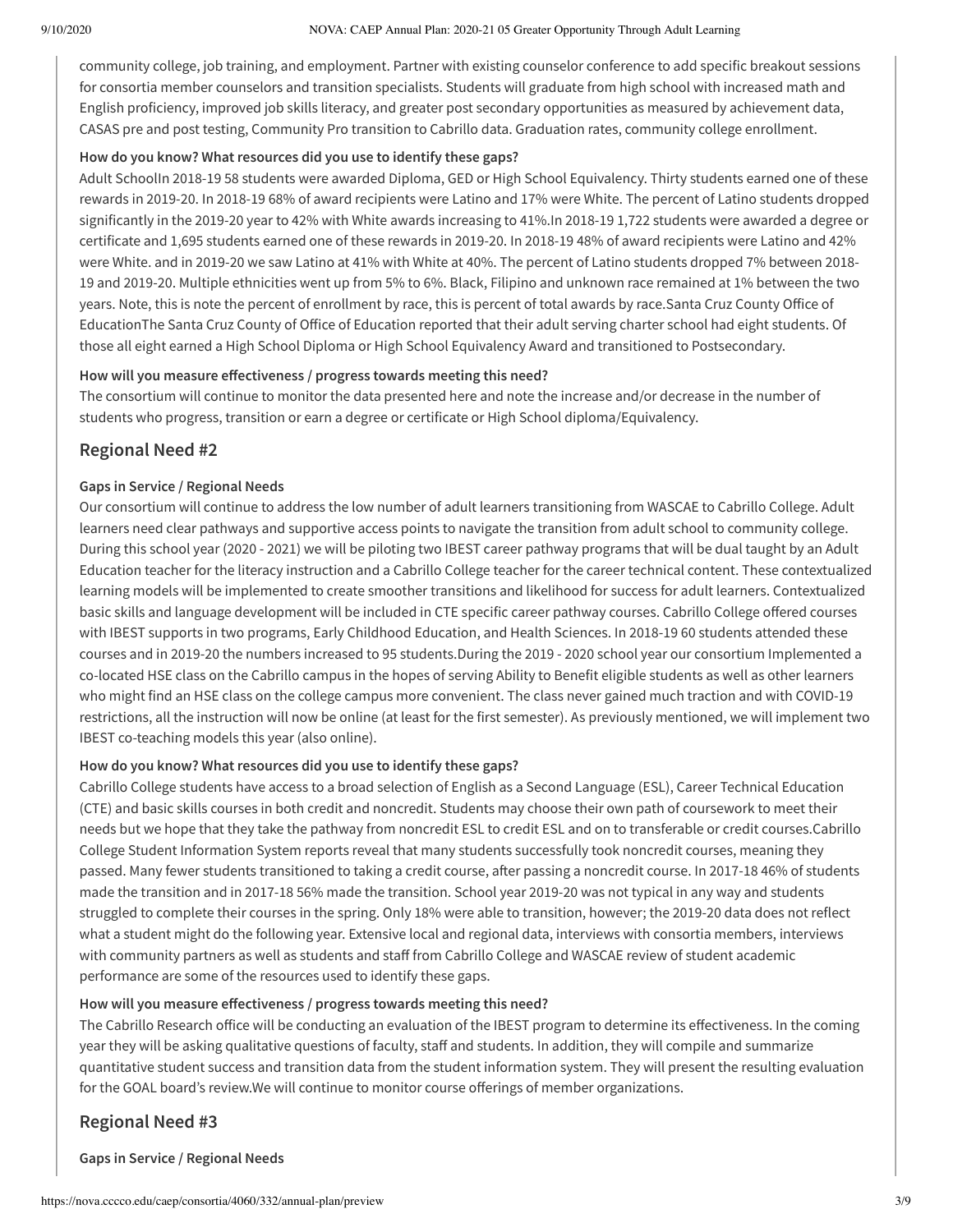The top ten occupations in Santa Cruz County do not require Post-Secondary education. While these jobs provide needed income for local families, the community would be well served if there were more middle skill jobs available. Adult learners need clearer pathways and access points to navigate adult school to college pathways. Articulation between adult schools and college CTE courses is needed. Development of short stackable CTE credit and noncredit courses in high and in demand jobs to help adult learners transition to the workforce and post secondary studies.Measure the progress towards the development of NonCredit CTE courses focused in high in demand sectors in the Santa Cruz Region, # of students that transition from adult school to Cabrillo's CTE courses.

## **How do you know? What resources did you use to identify these gaps?**

In 2019, Pedroso Consulting was contracted by Santa Cruz County's Adult Education Consortium to conduct a community needs assessment to meet planning requirements set forth by California's Adult Education Program.They conducted focus groups to study the educational and career goals and aspirations as well as barriers faced by the community in meeting those needs and understand respondents' thoughts about course offerings, They also summarized enrolled student satisfaction surveys from adult education programs and services. The following key findings illustrate the needs and perceived gaps of the focus group respondents. These findings short term stackable CTE credit and noncredit courses in high demand sectors.Become an entrepreneur. Being economically self-sufficient is pressing for many and they believe that owning their own business can help them achieve it.Learn a skill, trade, or profession. Others shared that they would like to secure a better financial future by learning a new and valued skill, trade, or profession.Flexible class schedule. Participants would like to take courses that meet their family and work commitments.Contextualize learning and apprentice opportunities. Participants would like to work while they learn a new skill through apprenticeships or on-the-job training and would like opportunities to engage in real-world application of skills and the English language.

## How will you measure effectiveness / progress towards meeting this need?

A review of the Community College and Adult School Course Catalog finds that class schedules do not offer the flexibility that the community is asking for. At the Adult School almost half of the ESL and GED/HiSET sections are offered in the evening with few to none offered on the weekend or the summer. One third of CTE sections are offered in the evening and only two sessions during the weekend. Under COVID nothing is being offered during the weekends. Stumping innovation and movement on NonCredit. We will continue to monitor course offerings of member organizations that use the IET model to assist students in transitioning and track the time of day and day of week courses are offered.

## **Regional Need #4**

## **Gaps in Service / Regional Needs**

Data systems across GOAL members exist in separate silos and are not aligned to ensure quality data in decision-making, understanding, and acknowledgement of program needs across the region. We need a robust and dynamic data system to ensure quality data and accountability in tracking student progress, transitions, and decision making in our consortium.Lack of data systems to measure student transition and tracking to support student learning and success. Through working leadership meetings and dialog among GOAL consortium members, it was apparent that data systems across the consortium are not consistent. In preparing the 3 year plan, a specific focus and request was made when analyzing regional needs and data. The plan revealed that there were gaps in how services were provided and captured across consortium member systems.Meeting objectives, frequency, timeline, and outcomes will be reviewed regularly. An established system to continuously review data and the regional impact will be developed. This established process will facilitate the alignment of the data collection across the consortium. As a result, consortium members will have an aligned data system that will allow agencies to have a better understanding of gaps in data collection. Additionally, data quality and procedures will be developed and implemented.

## **How do you know? What resources did you use to identify these gaps?**

GOAL members each have their own student management systems and those systems are not connected to each other. As a result, it is difficult to see the complete picture of student enrollment, transition and success across county organizations. It is virtually impossible to track students without using technology to match and sort students progress. The GOAL staff Research Analyst reviewed the available data from each member organization and state available data and reported that it was incomplete and/or outdated. It would be much more effective to have our own system that is updated weekly with local data.

## How will you measure effectiveness / progress towards meeting this need?

To address this gap in information, the consortium purchased a Community Pro, a software solution. Members submit their data to the Community Pro system automatically. It uses the data to provide student transition reports in addition to providing a system for linking students to resources and providing a warm handoff between member organizations. We are specifically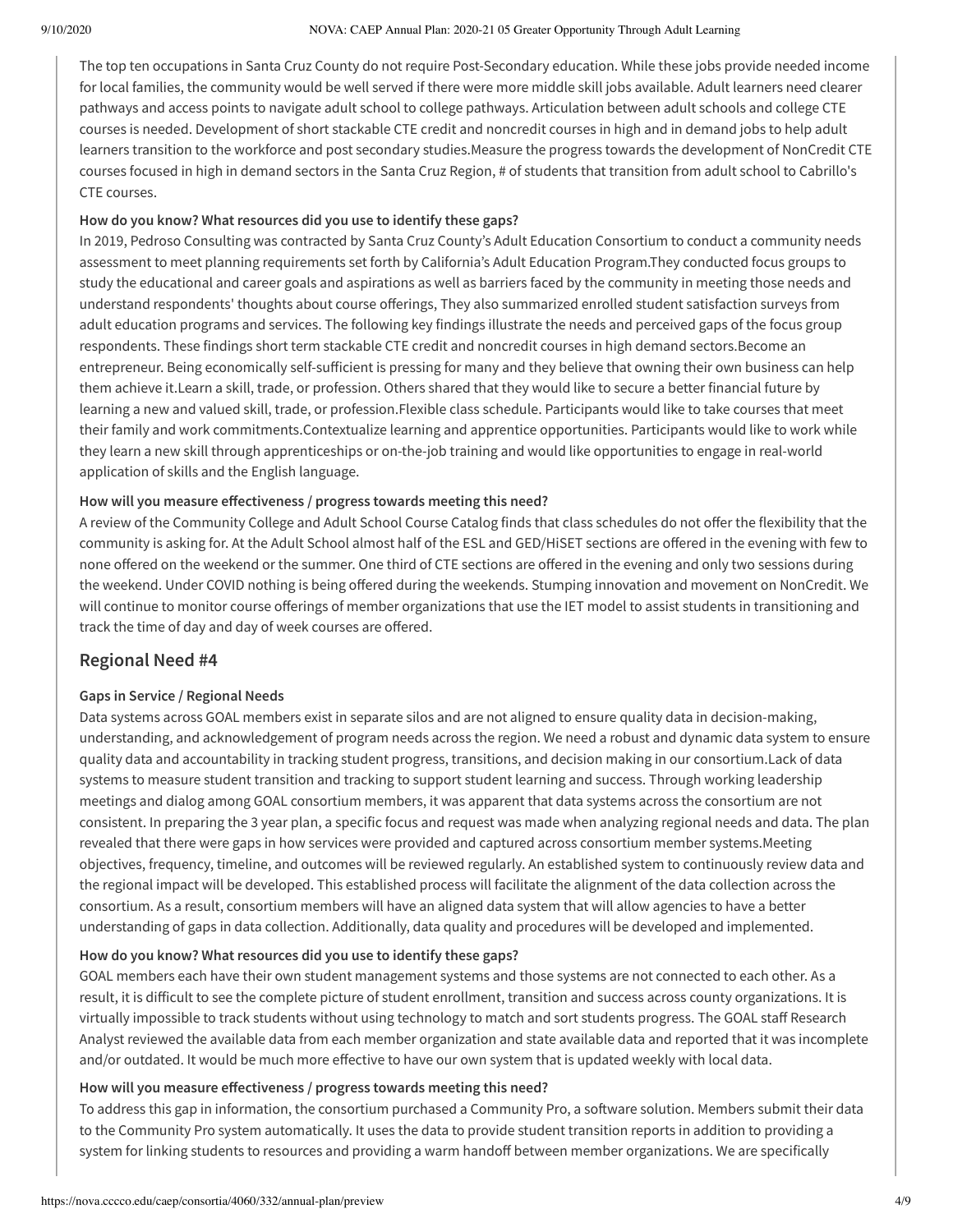measuring the number of students who transition between the Adult School and other community partners to the Community College. We are also measuring the number of students who are referred between member organizations and their outcomes.

## **Gaps In Service**

## **New Strategies**

## **Strategy #1**

Contextualized learning models will be implemented to create smoother transitions and likelihood for success for adult learners. Contextualized basic skills and language development will be included in CTE specific career pathway courses. Implementation of a co-located HSE class on the Cabrillo campus and tracking transitions to Cabrillo and other postsecondary options for adult learners. Tracking transitions to Cabrillo and other postsecondary options for adult learners. We will work with Agencies, Departments & Instructors interested in learning more about contextualize learning ie. Construction, Welding, CABT, Allied Health at Cabrillo. 2.) Build on current marketing to fill co-located class. 3.) Expand use of Community Pro and and continue to have transition specialist, counselors, coordinators to assist students transition.

## **Strategy #2**

Development of short stackable CTE credit and noncredit courses in high and in demand jobs to help adult learners transition to the workforce and post secondary studies. Establish/Strengthen Career Pathway in Allied Health. Explore curriculum bridges, field trips, faculty/counselor visits to adult school. Bridge program from WASCAE Learning Center to Friday Dental noncredit class at the Cabrillo Aptos/Watsonville locations.

### **Strategy #3**

Identify and adopt a dynamic data systems to ensure quality data and accountability in tracking student progress, transitions, as decision making tools and resources in our consortium. Aligned data system will allow agencies to have a better understanding of gaps in data collection. We will identify and adopt a dynamic data systems to ensure quality data and accountability in tracking student progress, transitions, as decision making tools and resources in our consortium.

#### **Strategy #4**

Remote options for the assessments CASAS and GED. Social distancing option for bothCASAS and GED

## **Seamless Transitions**

## **New Strategies**

#### **Strategy #1**

Strengthening On & Off Ramps for students from AA to CC. Institutionalizing paper based applications and full consortium onboarding to of Community Pro. Creation of a Counselors, Coordinators, Transition Specialist work group. Engage local workforce entity to transition track transitions to local job training programs, scholarships, apprenticeships, and resources. Colocation of intermediate high ESL class at Cabrillo that aligns with a CTE class (IET/IELCE).

#### **Strategy #2**

Expand educational interventions and will provide a broader scope of support services to include implementation of career exploration learning, college counseling, registration, financial aid. Hire a Transition Specialist that will support the wraparound and onboarding of adult education students and helping navigate the community college culture. Transition Specialist, Counselor, Coordinators role in responsive/intrusive intervention strategies: visiting classrooms, onboarding, navigation, field trips

**Strategy #3**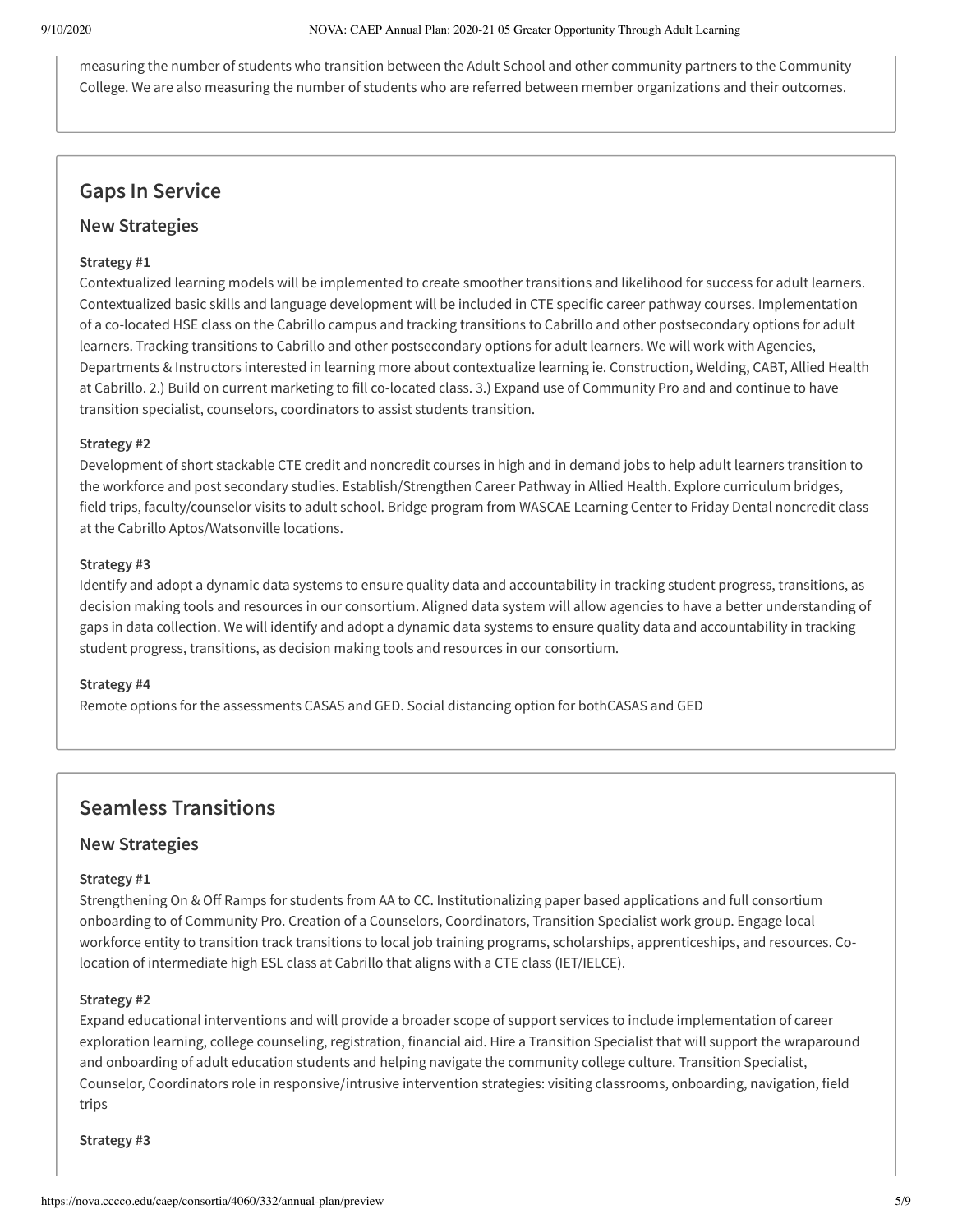Design bridge programs and develop Adult Career Pathways to college and workforce. Development of secondary and ESL bridges at AE that can support CTE at post-secondary as part of a transition strategy Continue to explore co-location of HSE, IELCE, CTE among consortia agencies. Ex. ESL students getting contextualized instruction and entering a CTE pathway at the college. Adult school partner has contingency plans for continuing online instruction if necessary. We have expanded our CTE offerings online (CNA, other health careers) and trying to do that at reduced costs.

## **Student Acceleration**

## **New Strategies**

### **Strategy #1**

ESL program alignment between Cabrillo and WASCAE. Continue to have cross-level engagement meetings on ESL instruction sequences and demand within the county. Explore Contextualized Literacy (ESL) in preparation for CTE.

### **Strategy #2**

Contextualized instructional strategies such as Integrated Education and Training (IET) models. Develop/Strengthen IET Models (i.e. IBEST, VESL). Continue to have cross-level engagement meetings on ESL instruction sequences and demand within the county. Contextualized Literacy (ESL) in preparation for CTE

### **Strategy #3**

Development of short term stackable certificates. Continue creating stackable certificates within agencies and continue to build bridge courses between WASCAE, COE and Cabrillo CC. Continue to build stronger collaboration between GOAL & Cabrillo CTE to support more Noncredit Dev & Stackable Certificates. Formalizing bridge courses from AE to CC: IET to CTE and workforce prep to CTE

## **Professional Development**

## **New Strategies**

#### **Strategy #1**

Collaborate with key partners to leverage and braid existing resources in order to better serve our community. Co-location, VESL course development. Partner with community to expand services into neighborhoods such as school and family resource center. Offer a WASCAE GED class at Cabrillo. Strengthen our consortium with the addition of WIOAII grant and the expansion of programs and services including education in the jails. Continue our involvement with our Super Regional professional development in collaboration with Salinas Valley and Gavilan consortia. Topics include: the role of adult education in addressing racial injustice, trauma-informed teaching and learning, adult pedogogy.

## **Leveraging Resources**

## **New Strategies**

#### **Strategy #1**

Through our partnerships with Condensed Curriculum, The Monterey Bay Central Labor Council and The Monterey Bay Optometry Society WASCAE is able to offer Internships (and externships which are not paid) with known employers including pharmacies, construction industry contractors and optometrists. Several local skilled nursing facilities host our nursing assistant student to complete their required clinical rotations at their sites. Continue to build-out and support existing partnerships that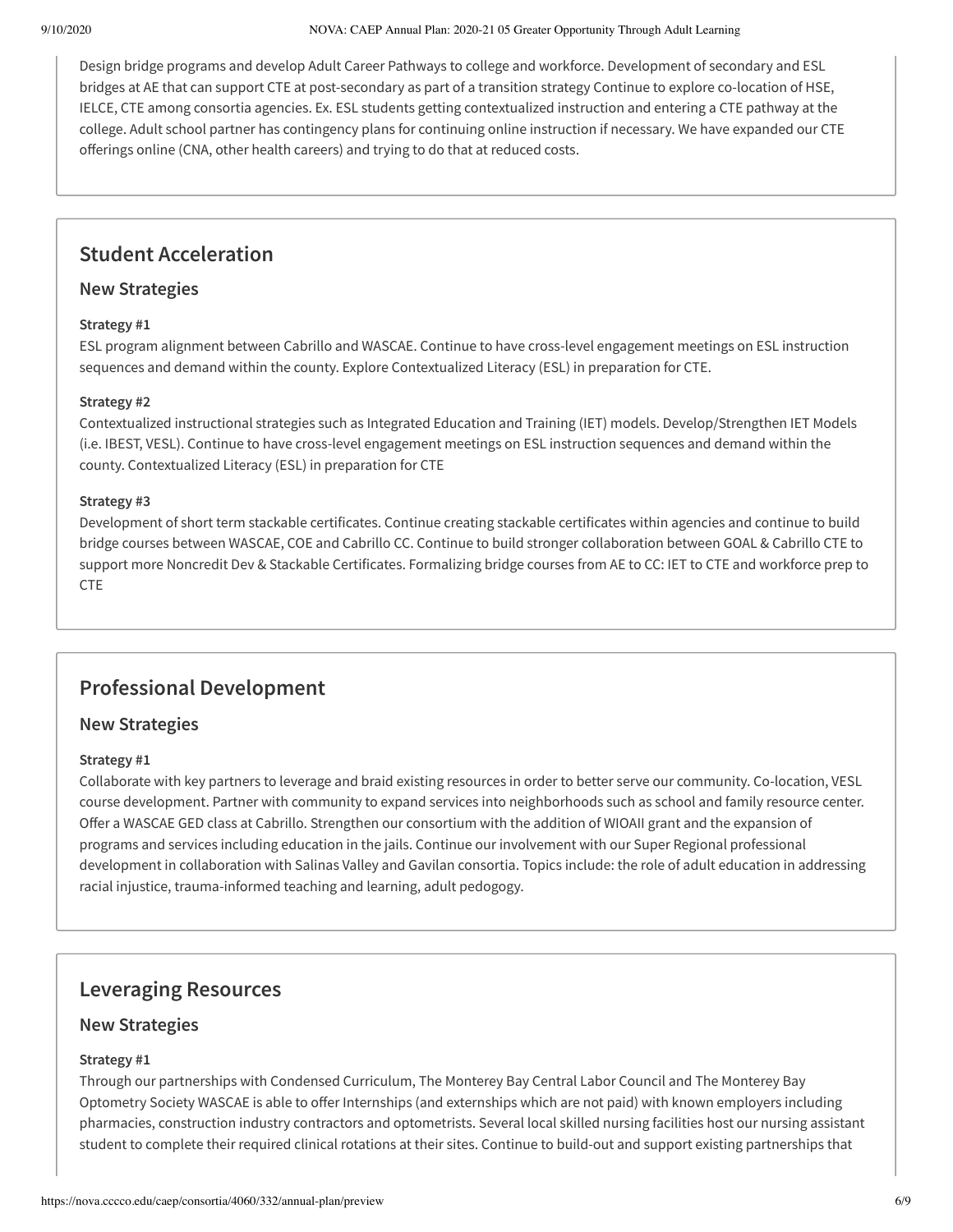provide extern/internship opportunities. Develop other possible internship opportunities with our IELCE Plan helping language learners access career pathways and industry experience

### **Strategy #2**

Adult Learner Registration Fairs -Fairs will be conducted by leveraging the staffing capabilities of community college, adult school, COE, WDB in order to enhance community presence. Fairs will have a focus on adult immigrants and coordinated in an adult learner friendly environment with opportunities to make connections with instructors, counselors, and financial aid staff

## **Fiscal Management**

A narrative justifying how the planned allocations are consistent with the annual adult education plan which is based on your **CAEP 3-year plan.**

All spending across our consortium is consistent with CAEP Fiscal Guidance and AB104. Consortium Director review member spending by major object code before certifying expenditures to the CAEP Office. Monthly consortium meetings provide governance around polocies and procedures.

**An approach to incorporating remaining carry-over funds from prior year(s) into strategies planned for 2020-21.** Remaining carry-over funds from prior-years will be reviewed by consortium members to examine possibilities for applying them to the following year strategies in alignment with 3-Year Plan.

## **Certification**

## **Cabrillo CCD - Member Representative**

**Kelly Williams** Fiscal Service Specialist [kewillia@cabrillo.edu](mailto:kewillia@cabrillo.edu) (831) 477-3504

**Matthew Wetstein** President [mawetste@cabrillo.edu](mailto:mawetste@cabrillo.edu) (831) 479-6302

**Annabelle Rodriguez** Consortia Director - GOAL [annabelle.rodriguez@cabrillo.edu](mailto:annabelle.rodriguez@cabrillo.edu) (831) 477-3388

## Approved by Dr. Matthew Wetstein

**08/14/2020 05:52 PM PDT**

#### **Pajaro Valley Unified - Member Representative**

**Michelle Rodriguez** michelle [rodriguez@pvusd.net](mailto:michelle_rodriguez@pvusd.net)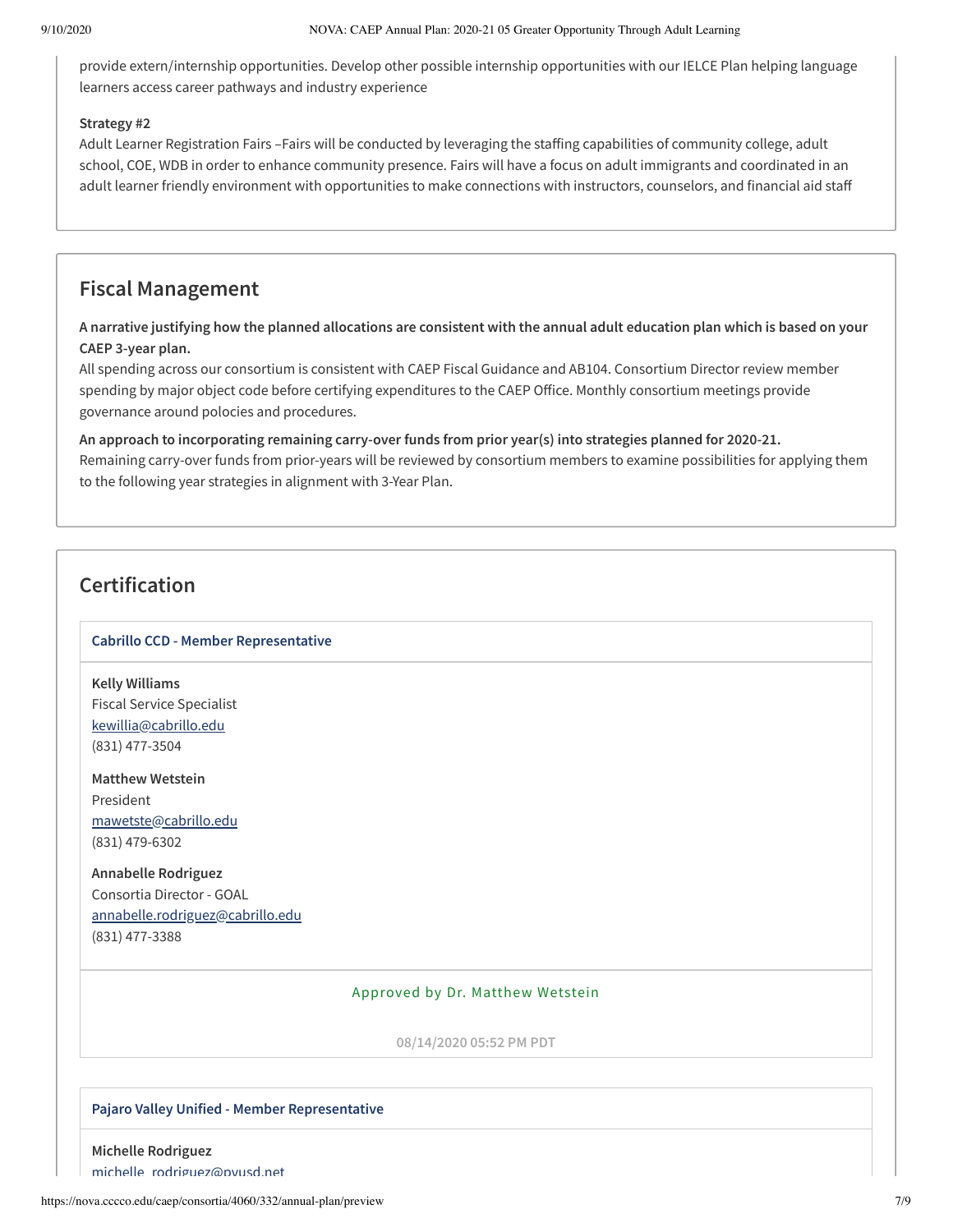(831) 786-2135

**Christina Koda** Senior Accountant [christina\\_koda@pvusd.net](mailto:christina_koda@pvusd.net) (831) 786-2100 ext: 2630

michelle\_rodriguez@prusd.net

**Colleen Bugayong** Interim Director of Finance [colleen\\_bugayong@pvusd.net](mailto:colleen_bugayong@pvusd.net) (831) 786-2330

#### Approved by Christina Koda

**08/14/2020 04:30 PM PDT**

#### **Santa Cruz City High - Member Representative**

**Kris Munro** [kmunro@sccs.santacruz.k12.ca.us](mailto:kmunro@sccs.santacruz.k12.ca.us) (831) 429-3410

**Kris Munro** Superintendent [kmunro@sccs.net](mailto:kmunro@sccs.net) (831) 429-3410 ext: 3410

#### Approved by Kris Munro

**08/14/2020 04:40 PM PDT**

### **Santa Cruz ROP - Member Representative**

**Faris Sabbah** Deputy Superintendent of Schools [fsabbah@santacruzcoe.org](mailto:fsabbah@santacruzcoe.org) (831) 750-7377

**Michelle** Coffman Financial Analyst mcoffman@santacruzcoe.org (831) 466-5628

**Jenny Russell** Principal [jrussell@santacruzcoe.org](mailto:jrussell@santacruzcoe.org) (831) 588-6500

**Melissa Lopez** Director, Fiscal Services [mlopez@santacruzcoe.org](mailto:mlopez@santacruzcoe.org)  $(021)$   $400$   $5010$